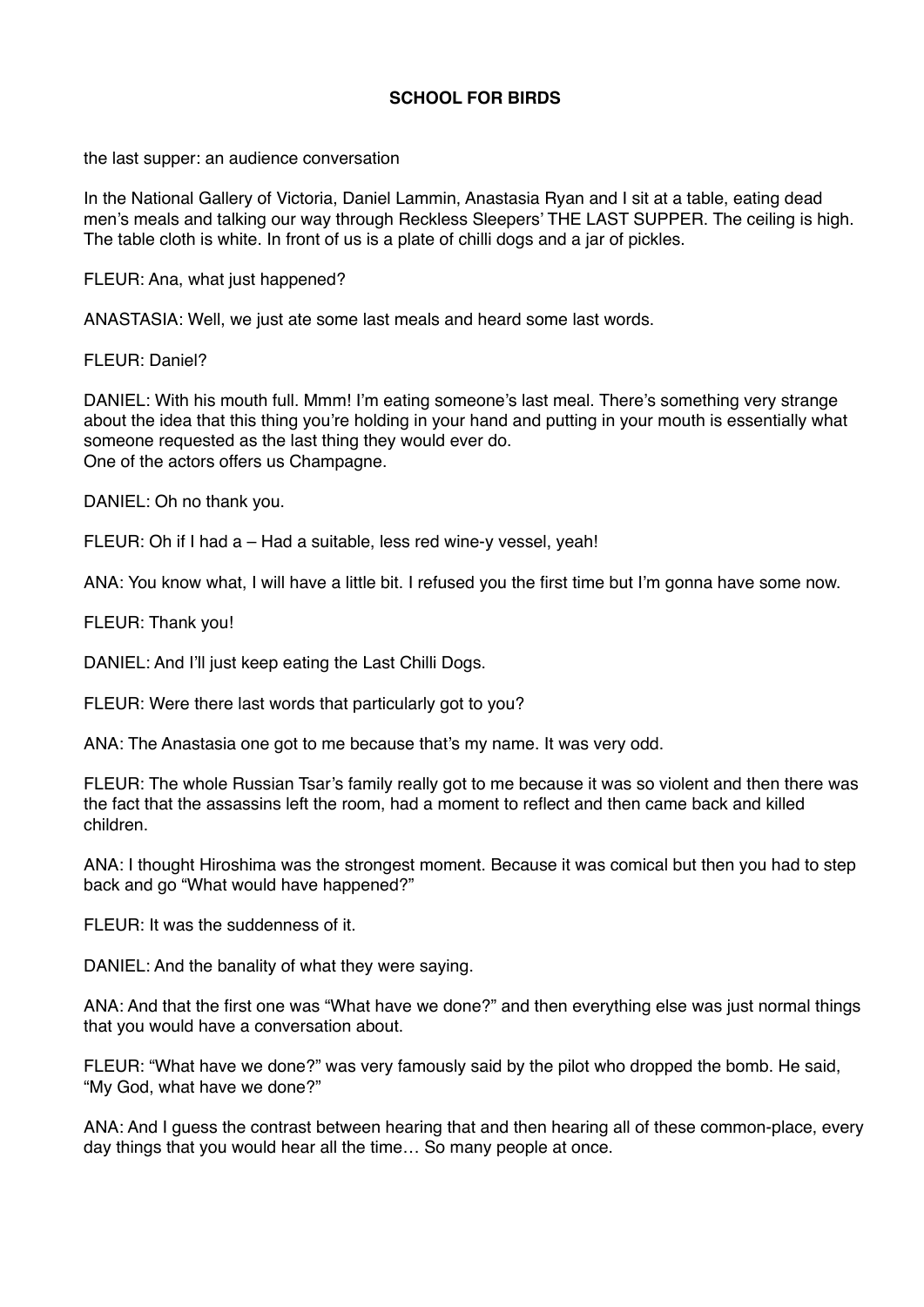DANIEL: We heard all these famous last words and then we would come to someone we had never heard of, a prisoner who was executed, and you don't know what their story is. You've never heard of them before and all of a sudden you're having their meal put in front of you and it's the full stop of a life and I don't know anything about that life.

FLEUR: I think it humanises people. Everyone has a last word and a last meal, whether they know it is their last or not. They will have that. They will say that.

One that I found particularly moving strangely was Eva Braun. I don't believe in 'evil'. I think that that word distances terrible human actions from humans. It tries to make the horror we are capable of something outside of our humanity but if anyone is evil, that's getting about as close to it as you can get. And that her last words were ones of love ("I do.") is an incredible thought.

DANIEL: A declaration of commitment to loving one man more than anyone else in the whole world, knowing you're going to die straight afterwards. Your last statement on this Earth is to say "I love this man and I want to spend whatever eternity I have with him forever."

FLEUR: What would your last meal be?

ANA: We were talking about this before… (With her mouth full of someone's last pickles) The man I was sitting with was a vegetarian. He wondered, would he order a steak for his last meal. I don't know. It is hard for someone in our position to imagine getting to the point where you know the exact moment where your life will end. I think until you're in that place it is almost impossible to know what you would do.

FLEUR: Daniel, a bowl of fruit was sat down in front of you. I think a peach is a nice way to go out. There's something about a peach that just says 'zest for life'.

DANIEL: The chilli dogs were the ones I was just like "Oh my god!" There is half of you going "Oh my God, I really want that" and half of you that's going "That belonged to someone. That was a decision that somebody made!"

To be honest – assuming she was still alive and if I ever got into the position – I'd probably ask for my grandmother's meatloaf. Something that actually meant something. I want something with significance. Something that means something.

FLEUR: Even the people who didn't get a meal, they were still sitting in front of an execution number. It gave this sense of these voiceless masses all around you. This is the most stupid sentence but so many people have died.

I was in the rehearsal room the other day and I'm working on this play that has quite a lot to do with death. There is a new bit of text about the time the government of India introduced flesh-eating turtles to a river because of "corpse overpopulation". It is an incredible term. "Corpse overpopulation." They are getting out of hand. They are taking over. There is this sense from The Last Supper that so, so many people have died and every one of those deaths has been a trauma to someone.

DANIEL: The numbers sitting in front of us represent a person who has been killed. Deliberately. Deliberately killed.

FLEUR: Yes! And I really got that. The work never comes out editorialises and says, "We're anti-Death penalty" but the fact that so many people have died and then so many of those have been killed deliberately and… thoughtfully… Enough people die because of the universe, because of how our bodies work and then some of them we go out of our way to end deliberately. It is  $a - It$  is a – Horror. Have you ever heard someone's last words?

DANIEL: No.

ANA: No. Maybe without meaning to.